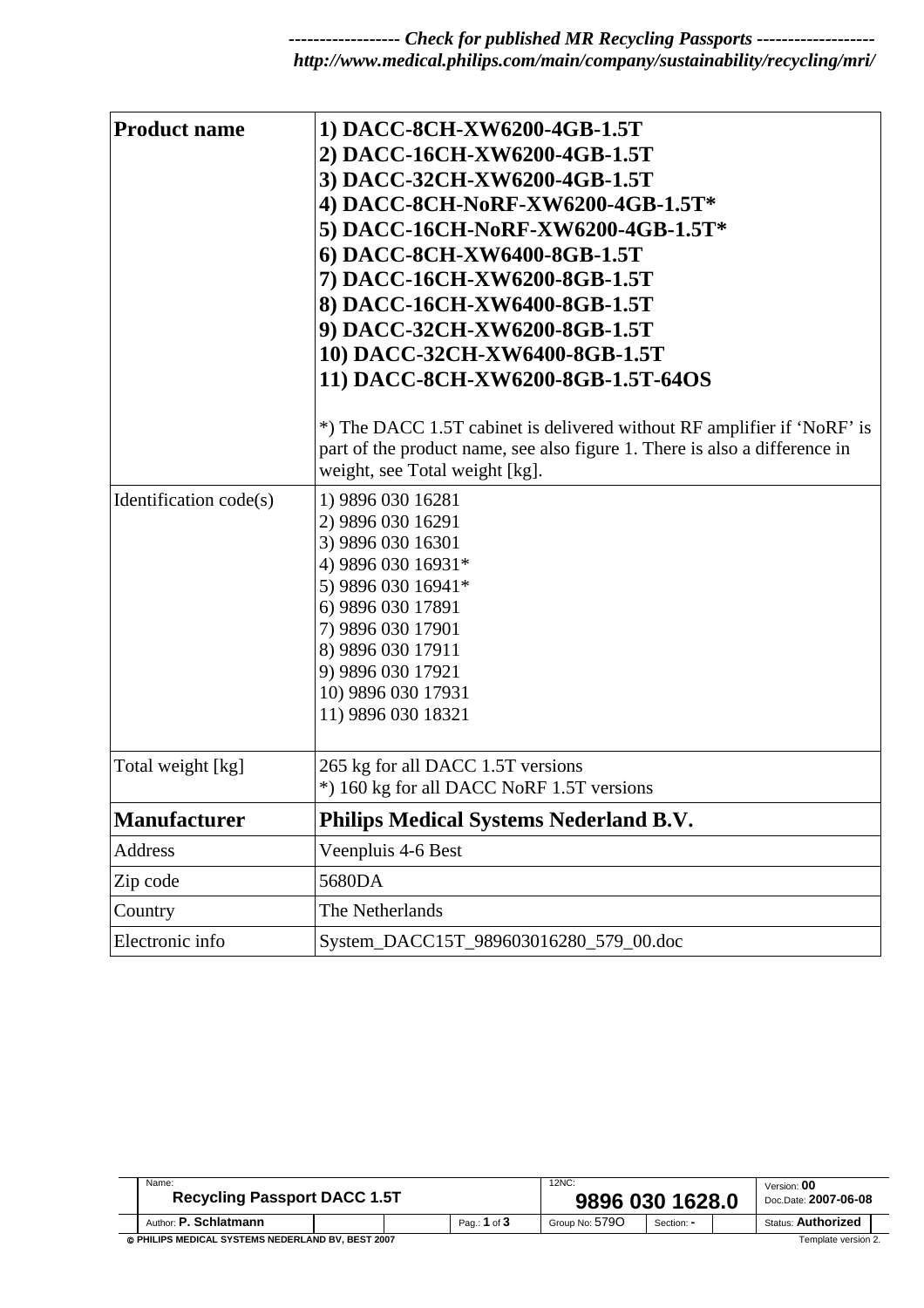# **Recycling information**

| <b>Special Attention</b> | <b>Items</b>              | Location |
|--------------------------|---------------------------|----------|
|                          | Heavy weight RF amplifier | Figure 1 |
|                          |                           |          |
|                          |                           |          |

| <b>Batteries</b> | Items, type | Location  |
|------------------|-------------|-----------|
| 15               | <b>NA</b>   | <b>NA</b> |
| Z                |             |           |
|                  |             |           |

| Hazardous substances Items |                    | Location |
|----------------------------|--------------------|----------|
|                            | In Reconstructor** | Figure 1 |
|                            | In CDAS**          |          |
|                            | In RF amplifier**  |          |

\*\*) Please check recycling passports of XW6200 or XW6400 Reconstructor, CDAS and RF amplifier.

| <b>Fluids and gases</b> | <b>Items</b> | Location |
|-------------------------|--------------|----------|
|                         | <b>NA</b>    | NA       |
| -------                 |              |          |
|                         |              |          |

| Name:<br><b>Recycling Passport DACC 1.5T</b>      |  |  | 12NC:<br>9896 030 1628.0 |                     |            | Version: 00<br>Doc.Date: 2007-06-08 |                           |  |
|---------------------------------------------------|--|--|--------------------------|---------------------|------------|-------------------------------------|---------------------------|--|
| Author: P. Schlatmann                             |  |  | Pag.: 2 of 3             | Group No: 579O      | Section: - |                                     | <b>Status: Authorized</b> |  |
| © PHILIPS MEDICAL SYSTEMS NEDERLAND BV. BEST 2007 |  |  |                          | Template version 2. |            |                                     |                           |  |